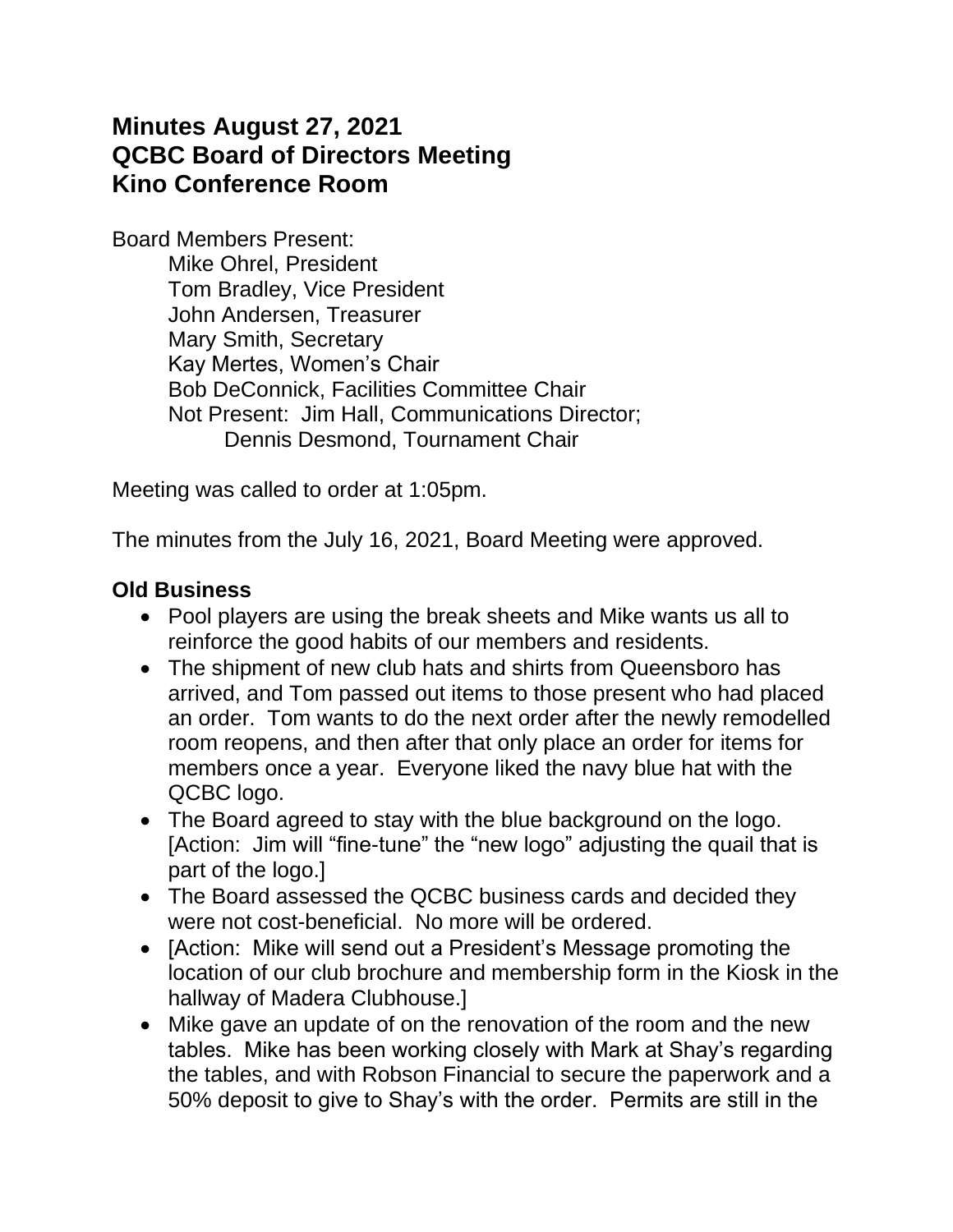review phase with Green Valley. Mike does not want the current pool tables pulled until Robson acquires the permits and begins the remodel. The "start" date right now for the remodel is October 1.

- Finding members to help clean the pool tables once a week is still an ongoing issue. The Board considered some options that Mike put forth. [Action: Mike will ask GM Melani Caron if she can help pay for the cleaning of the tables and the club will pay half.] The Board tabled a motion for raising dues for the cleaning of the tables.
- The QCBC Budget Request has been submitted with requested funds to cover a larger display cabinet.
- Dennis and Mike are scheduling meetings with GVR, Saddlebrooke, and Voyager to set up weekly times when we can play during the remodel. This would include tournaments.
- Kay has already reached out to Marianne at GVR for women's pool time, which will be 9am-12pm on Wednesdays and Fridays. A waiver needs to be signed by each individual. We would like to reciprocate in kind when we reopen.
- [Action: The Vice-President will review the By-laws of the QCBC on a yearly basis.]

### **Open Business**

• Along with the newly remodelled Billiards Room and new tables we also will be getting new cue sticks and bridges. We will keep the old ones until this happens. We will not be putting new tips on the old cue sticks.

# **New Business**

- The Board was reminded to use the **QCBCboard@googlegroups.com** for our emails to each other.
- "Couples Play" will be promoted with the opening of the new room as there has been an expressed interest. This would include doubles tournaments.
- The Scheduling Calendar has been blocked during the remodel.
- The two-year terms of Treasurer and Secretary expire at the end of the year. The nomination and election for these positions will take place in November. [Action: Mike will reach out to the membership in his President's Message for applicants and nominations.]